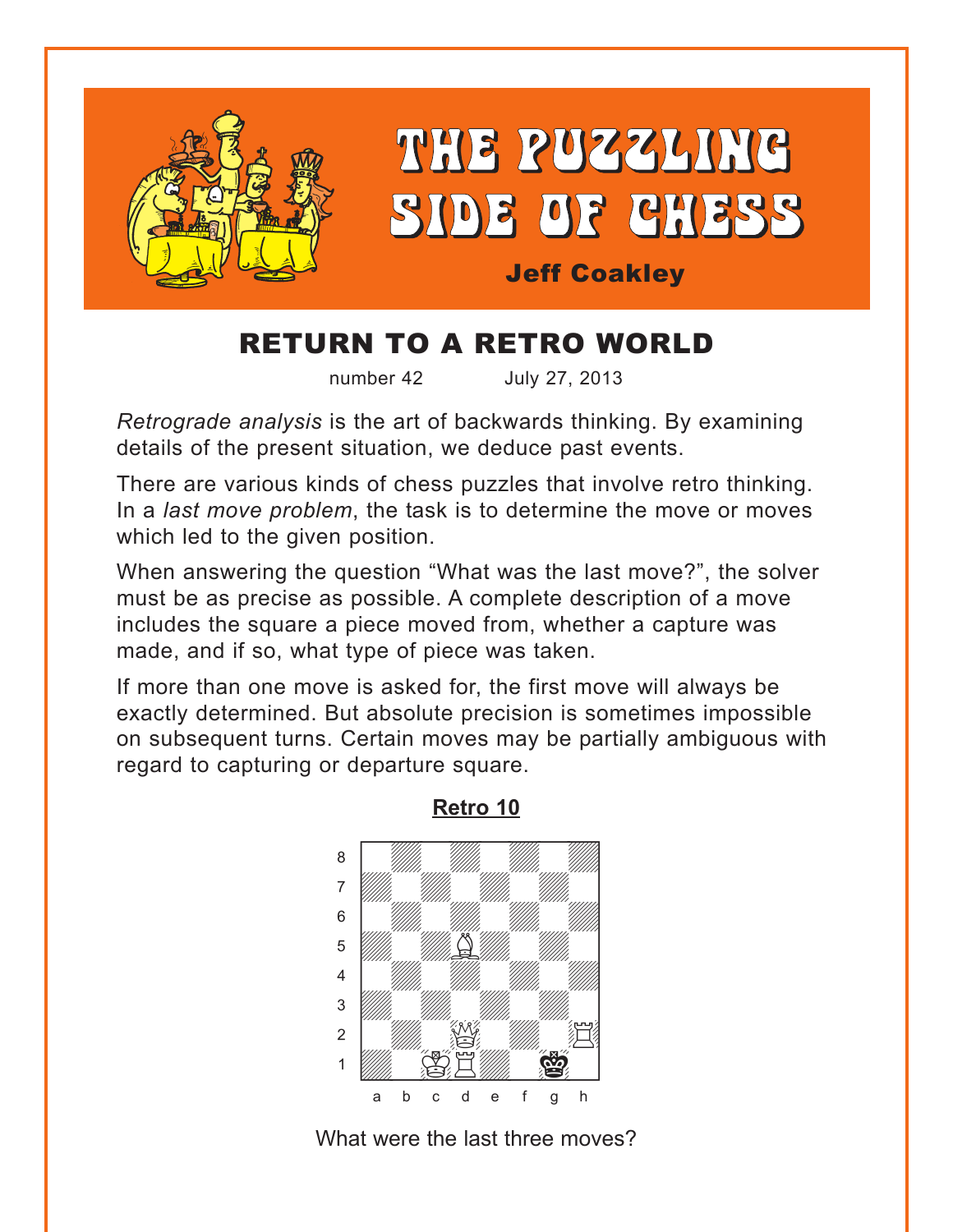<span id="page-1-0"></span>In *last move* problems, moves are counted separately for White and Black. "Last three moves" means two turns by one side and one turn by the other (W-B-W or B-W-B).

Solutions are given in long algebraic notation (departure and destination squares). When possible, if there was a capture, the type of piece taken is also indicated (in parentheses).

Assume that the puzzle positions are legal, even if the piece placement is strange. A chess position is legal if it could be reached in a game played with normal rules. Strategy is not a requirement.



**[Retro 11](#page-6-0)**

What were the last three moves?



See column 30 for *last move* problems 1-9. Other examples of retro analysis can be found in column 21 (puzzle 8, mate in 2), column 26 (illegal positions), column 29 (proof games).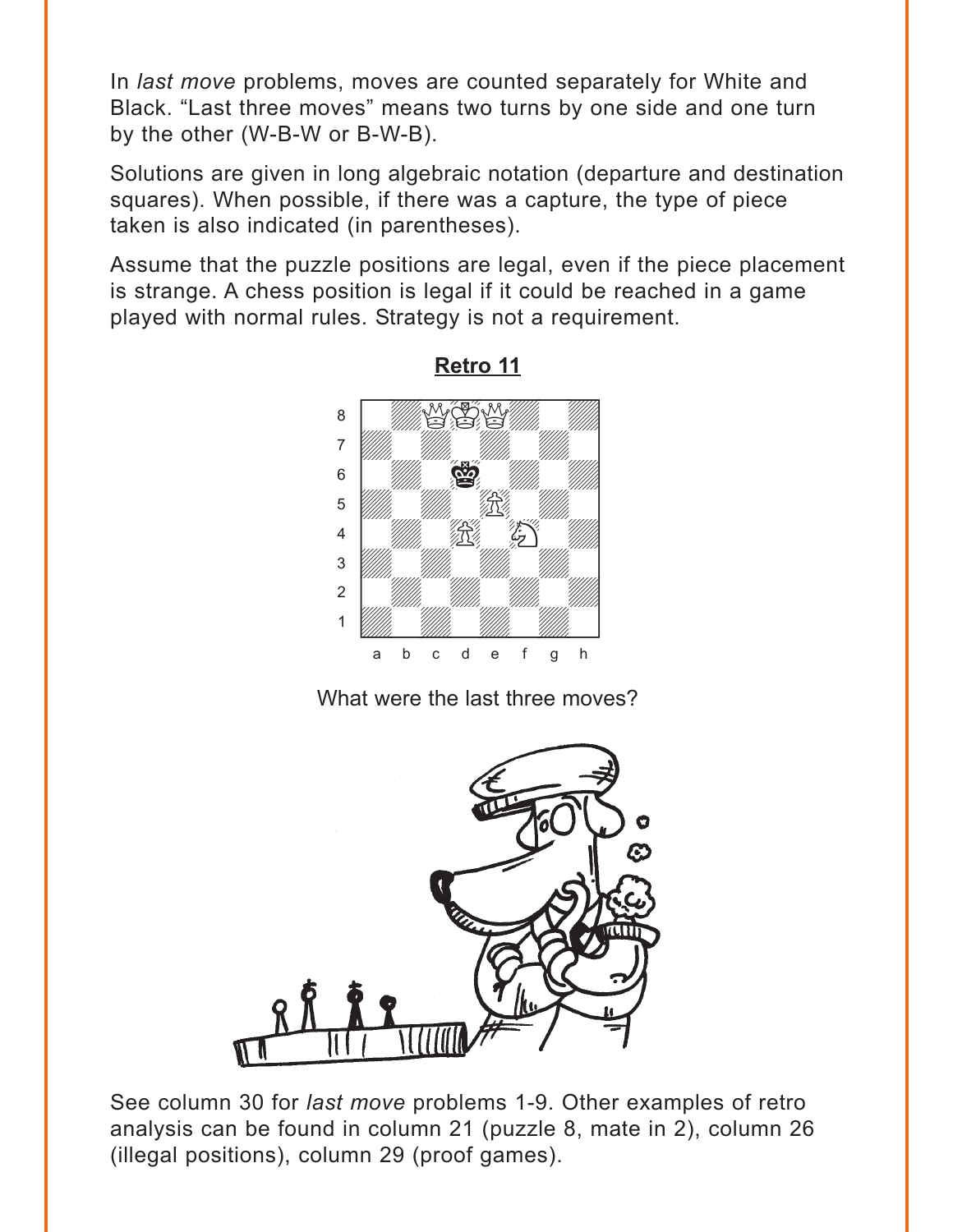<span id="page-2-0"></span>**[Retro 12](#page-7-0)**



What were the last four moves?

If you haven't solved the earlier problems yet, be warned that the next paragraph may give away the solutions.

The first three puzzles each featured one of the *special moves* of chess: castling, pawn promotion, and *en passant* capture. As you might have noticed already, the majority of last move problems include one of these special moves.

The only tactic that occurs with a similar degree of frequency is the capture of a piece that moved previously to give check or take a piece.

The following masterpiece is by Finnish composer Matti Arvo Myllyniemi (1930-1987). It should keep you busy for a while.



**[Retro 13](#page-8-0)**

What were the last five moves?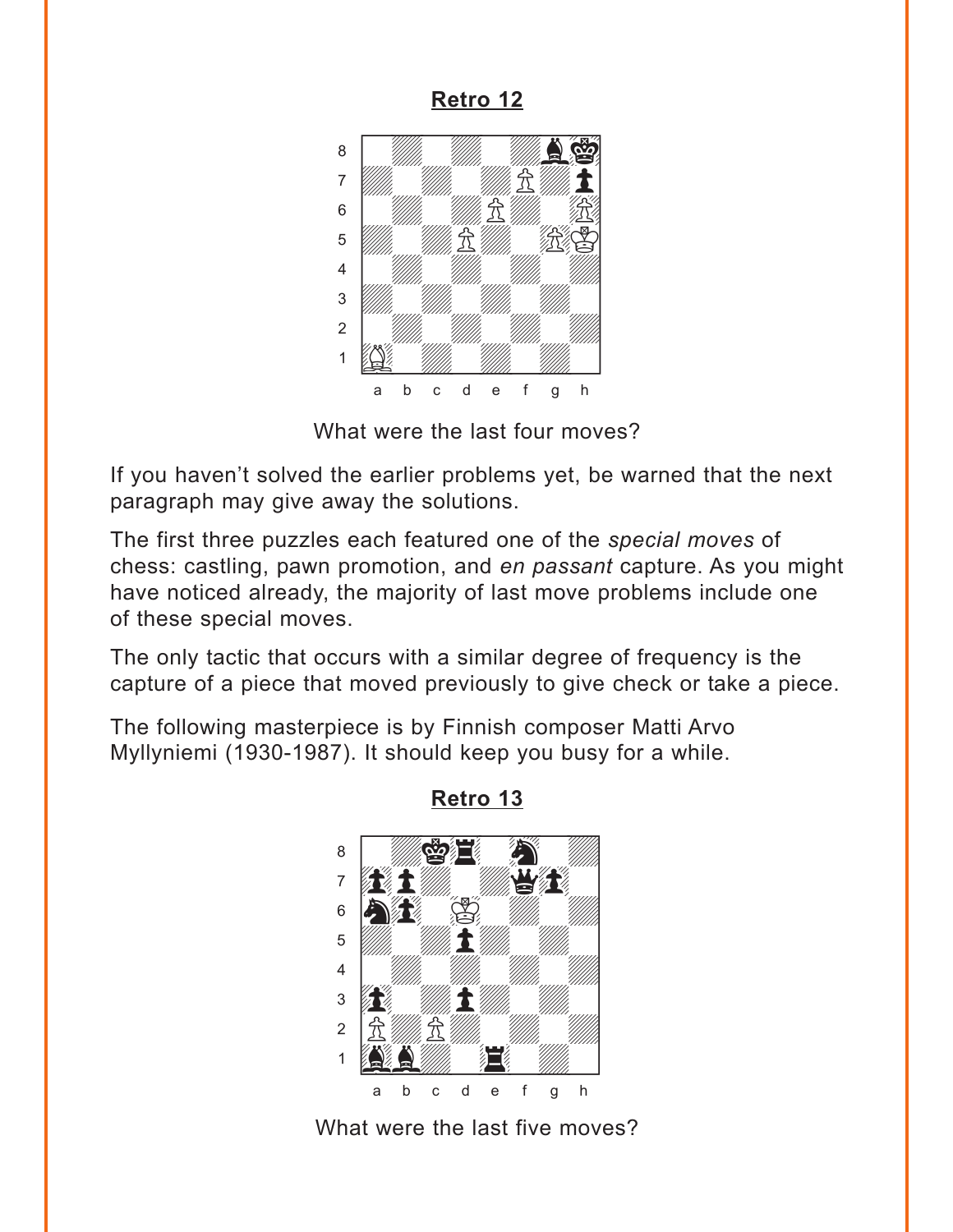<span id="page-3-0"></span>In all of the diagrams so far, one of the kings was in check, so it was obvious which side made the last move. In the next two positions, figuring out who just moved is part of the puzzle.

These two positions also represent a different class of last move problem, in which one player has pieces on the other side of the board behind the opponent's pawns. Explaining exactly how they got there can be quite challenging.

Problem 14 was published in 1924 by a group of composers which included Niels Høeg (1876-1951) of Denmark and Thomas Dawson (1889-1951) of England, both of whom were pioneers in the field of retrograde analysis.



**[Retro 14](#page-9-0)**

What were the last two moves?

That little puzzle was a piece of cake compared to the next problem by Dutch composer Pieter ten Cate (1902-1996). You will need all your deductive skills for this one.

Even though you are only asked for the last move, it will be necessary to look at least three turns into the past to figure out what that move was. Good luck.

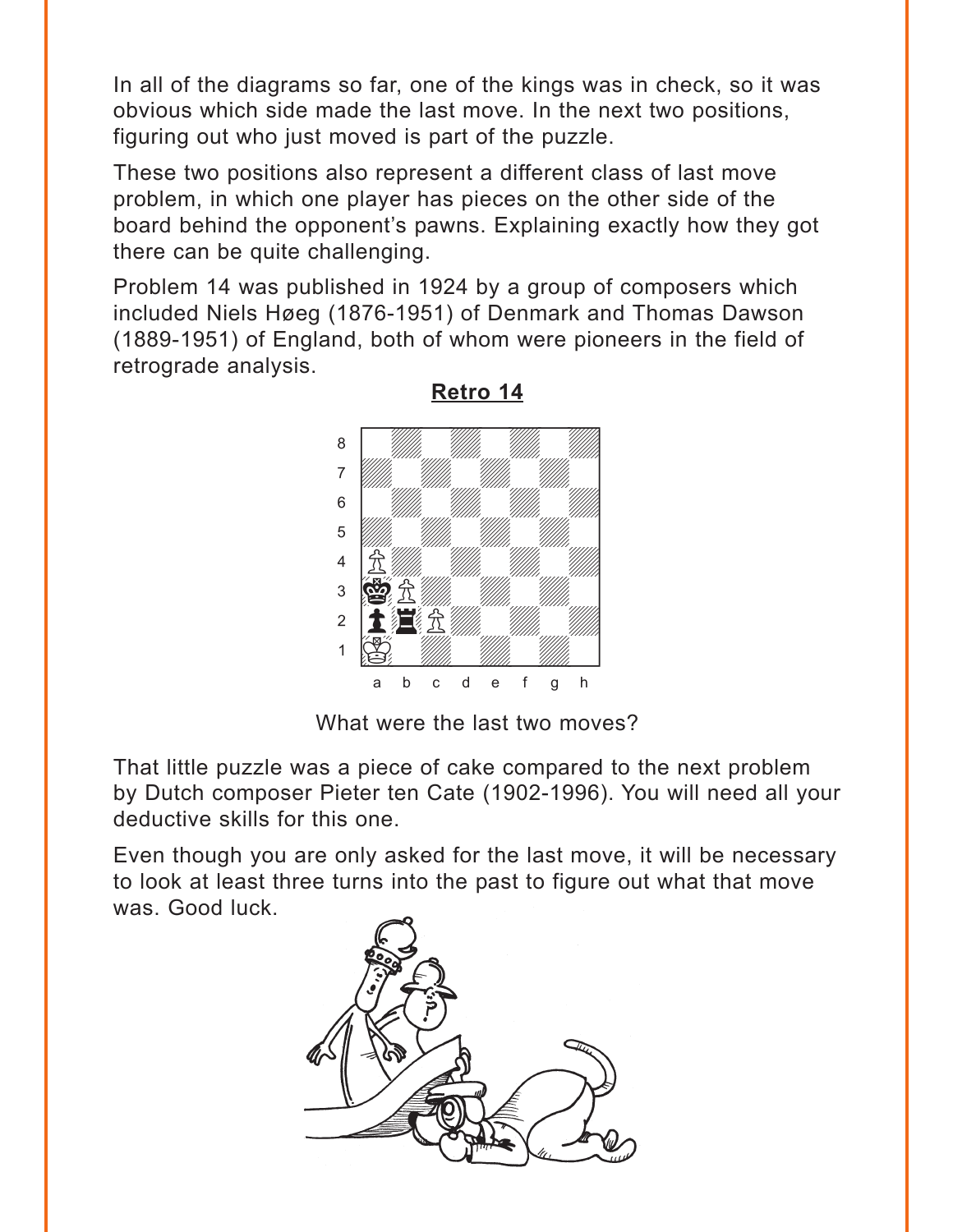<span id="page-4-0"></span>**[Retro 15](#page-10-0)**

![](_page_4_Picture_1.jpeg)

What was the last move?

For those master detectives who are eager for one more mystery to solve, here's a problem from the case files of Harmonius Hound.

In this puzzle, we are not only told whose turn it is, we are also given significant information about the previous move.

![](_page_4_Picture_5.jpeg)

**[Retro 16](#page-12-0)**

White to move. Black just played their king from h6 to g6. How is that possible?

What were the last seven moves?

Three months and counting. The deadline for the *ChessCafe Puzzlers Cup* is Halloween. Don't get tricked at the last moment. Send in your entries today.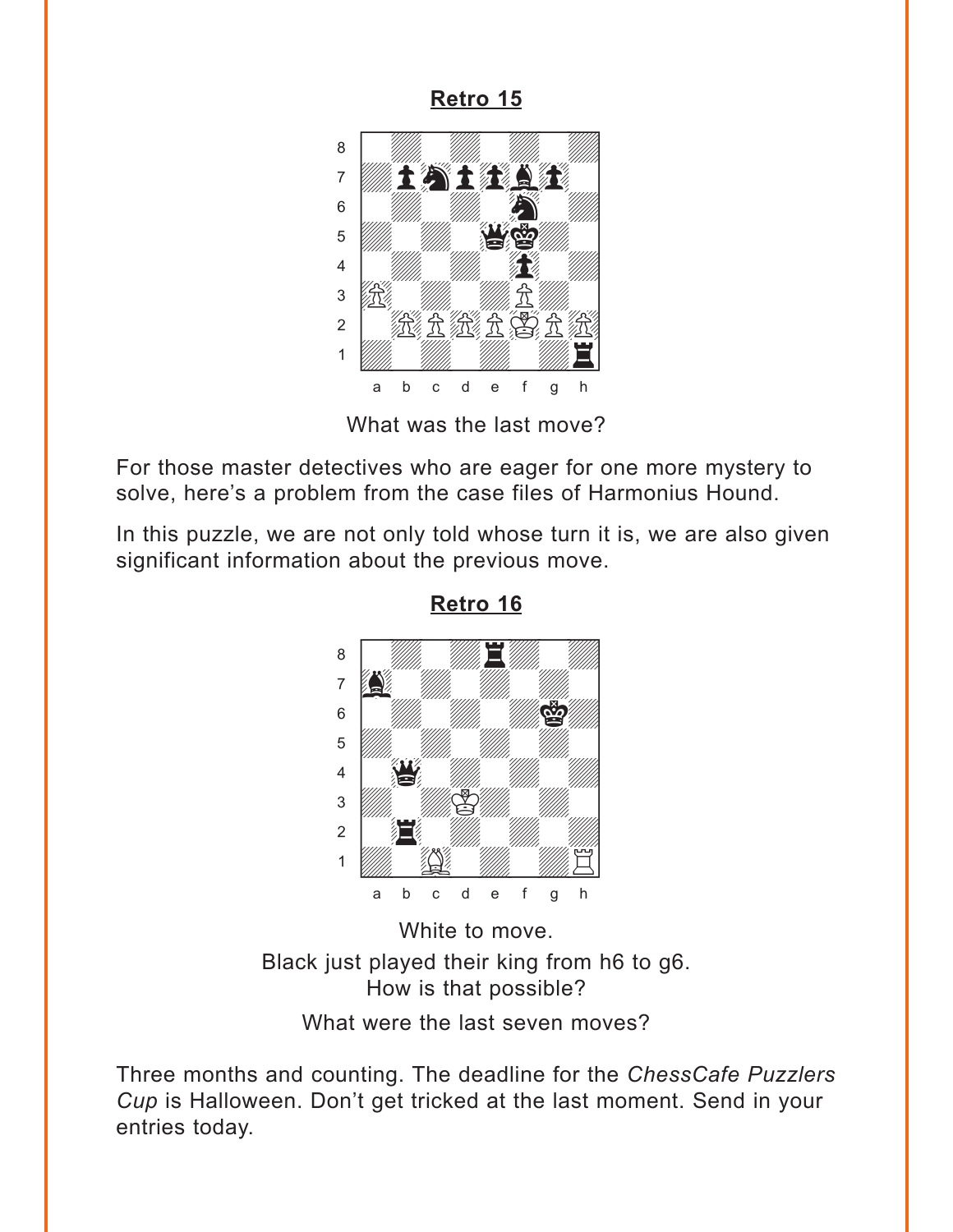# <span id="page-5-0"></span>**SOLUTIONS**

Retro problems 10,11,12,16 by J. Coakley, *Winning Chess Puzzles For Kids Volume 2* (2010).

*PDF hyperlinks*. You can advance to the solution of any puzzle by clicking on the underlined title above the diagram. To return to the puzzle, click on the title above the solution diagram.

![](_page_5_Picture_3.jpeg)

- 1. Rg2>h2 Kh1>g1
- 2. O-O-O+

## **[Retro 10](#page-0-0)**

![](_page_5_Picture_8.jpeg)

Last three moves: **Example 2** Position three moves ago

White's rook move to h2 may or may not have been a capture. That is indicated by the symbol  $>$  (instead of Rg2-h2+ or Rg2xh2+).

Also, Black's king move to g1 may or may not have been a capture.

## *Analysis.*

Black is in check, so we know that the last move was by White. It was not a "rook move" to d1 because the rook could only get there from e1 or f1, and the black king would already be in check. No discovered checks were possible, so the last move had to be *castling*.

With the white king on e1 and rook on a1, the previous move by Black could not be ...Kg2-g1 because the king would be in triple check on g2. So the black move had to be with the *king from h1 to g1.*

On h1, the black king would be in double check by the bishop at d5 and rook at h2, so the previous white move was *rook from g2 to h2.*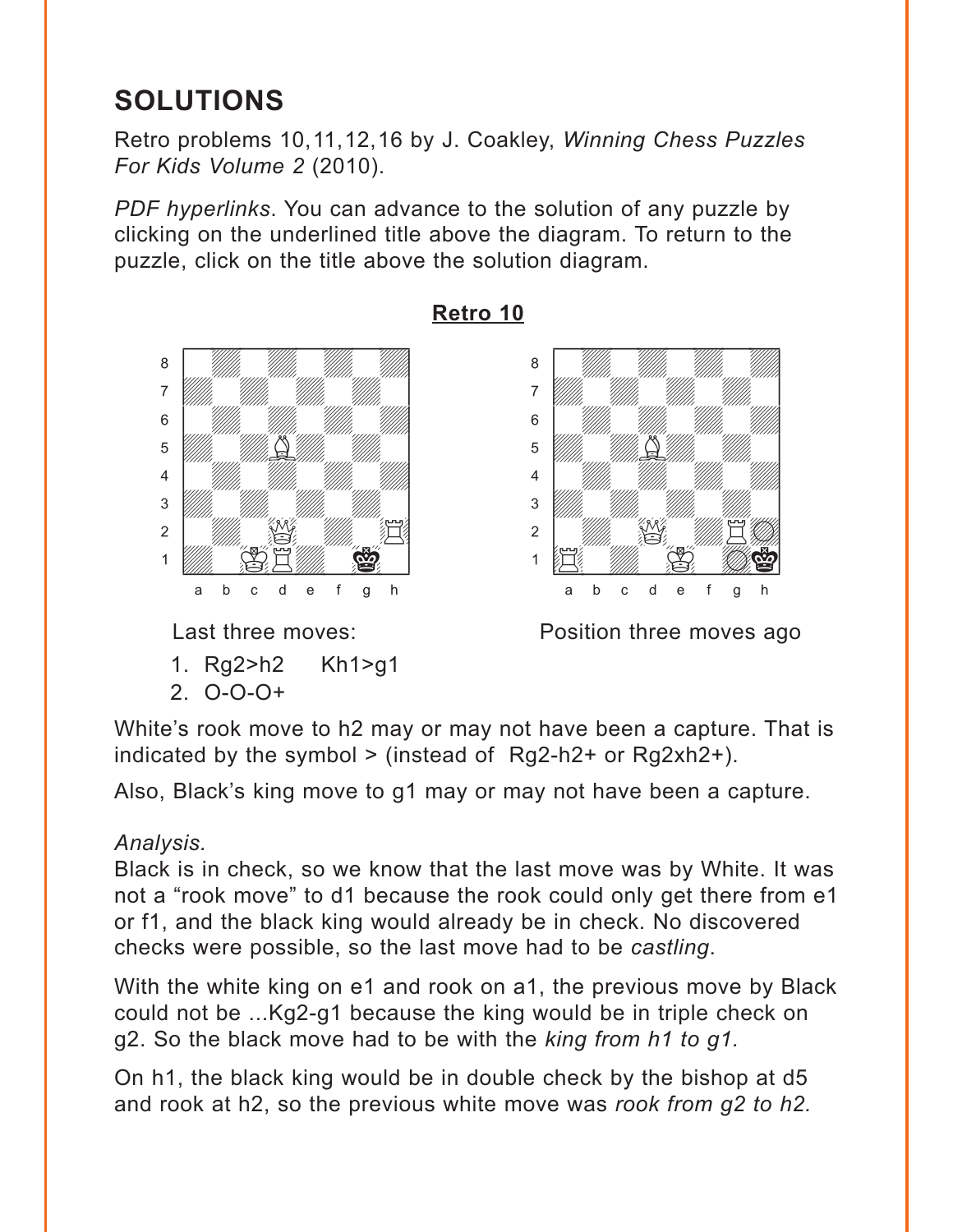#### **[Retro 11](#page-1-0)**

<span id="page-6-0"></span>![](_page_6_Picture_1.jpeg)

- 1. d7xc8=Q+ Kc6>d6
- 2. e4-e5#

![](_page_6_Picture_5.jpeg)

Last three moves: **Example 2** Position three moves ago

Black is in check from the pawn at e5. The pawn must have advanced from e4 on the last move because it could not capture on e5 from d4 or f4.

With a white pawn on e4, the previous move by the black king was not from c5, d5, or e5 because he would be in an impossible double check on those squares. He did not move from e6 either because he would have been in triple check. So the previous move had to be with the king from c6 to d6. This move could have been a capture, or not.

With the black king on c6, Black is in double check from the queens at c8 and e8. The only way this double check could happen is by the pawn promotion d7xc8=Q+. The black piece captured on c8 could be a queen, rook, bishop, or knight. A knight is used in the diagram.

![](_page_6_Picture_10.jpeg)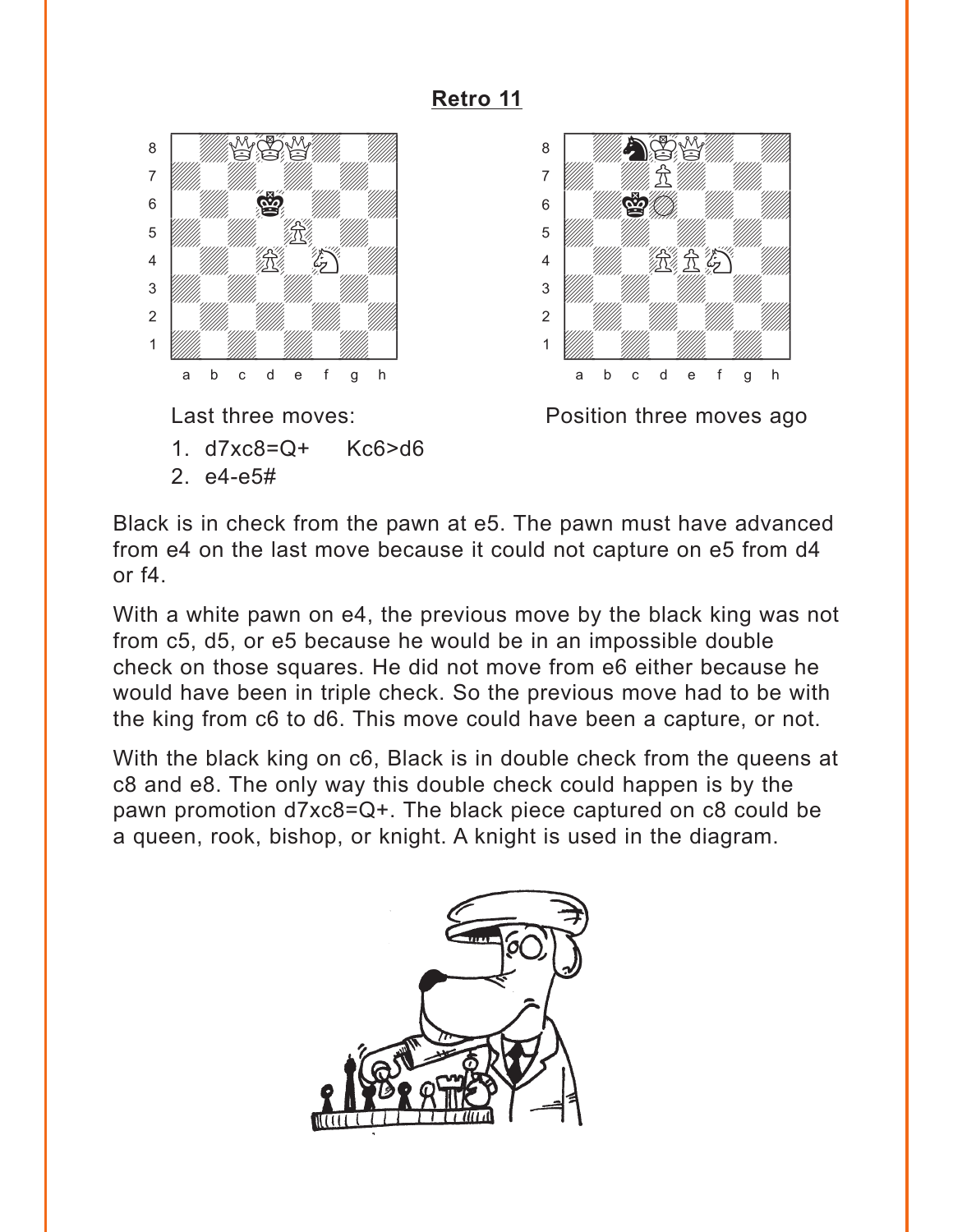## **[Retro 12](#page-2-0)**

<span id="page-7-0"></span>![](_page_7_Picture_1.jpeg)

3. f5xe6# e.p.

![](_page_7_Picture_3.jpeg)

In the puzzle diagram, Black is in check from the bishop on a1, so the last move had to be a discovered check. It was not d4-d5# or e5-e6# because Black would have no legal move on the previous turn. It could not be ...Kg7-h8 because on g7, the king would be in an impossible check from the pawn on h6.

The last move was not f6-f7# either. In that case, the previous black move could not be ...Bf7-g8 because the white king would be in check if the bishop were on f7. *It cannot be Black's turn if White is in check*.

The surprising solution is a discovered check by the *en passant* capture f5xe6#! That means the previous black move was ...e7-e5.

With a white pawn on f5 (not e6) and a black pawn on e7, then a discovered check on the previous turn is possible by f6-f7+ because black could have played ...Be6>g8 on the turn before. That bishop move may or may not have been a capture.

![](_page_7_Picture_9.jpeg)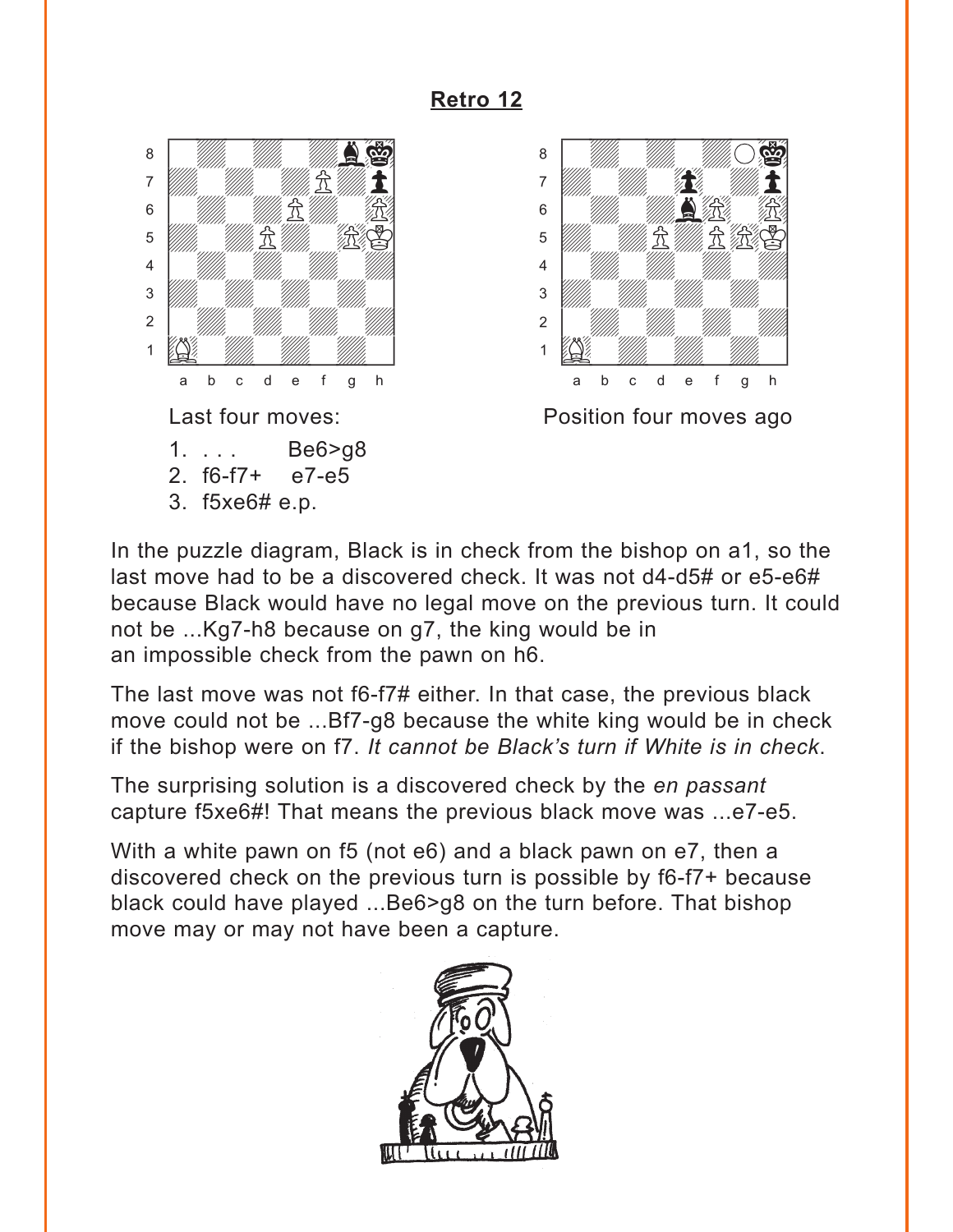## **[Retro 13](#page-2-0)** Matti Myllyniemi 1975 *Die Schwalbe*

<span id="page-8-0"></span>![](_page_8_Picture_1.jpeg)

 $1. \cdot \cdot \cdot 102-b1=B+$ 

2. d2-d4 e4xd3 e.p.+

3. Ke5-d6 O-O-O#

![](_page_8_Picture_6.jpeg)

Last five moves: **Example 2** Position five moves ago

All five moves are exactly determined.

The solution includes castling, pawn promotion, and an *en passant* capture! Combining all three special moves in one problem is known as the *Valladão* theme, named after Brazilian composer Joaquim Valladão Monteiro (1907-1993). Not an easy task to accomplish.

A survey of the puzzle position provides us with this useful information:

- a) White is in check from the rook on d8.
- b) The black bishop on b1 is a promoted pawn.
- c) Black has fifteen pieces on the board. The only missing piece is the original light-square bishop. Therefore the white king did not capture on d6 (a dark square).
- d) The black pawn formation (including the promoted bishop on b1) required thirteen captures, which means that all the missing white pieces were taken by pawns. So the last black move was not a capture by 3...Re8xd8# or 3...Nd7xf8#.

The last move was not 3...Re8-d8# or 3...Nd7-f8# because White would have no legal move on the previous turn. Only the white king could have moved, and he would have been in an impossible check on c5, c6, e5, e6, or e7. The only black move which gives White a legal move (Ke5-d6) on the previous turn is castling.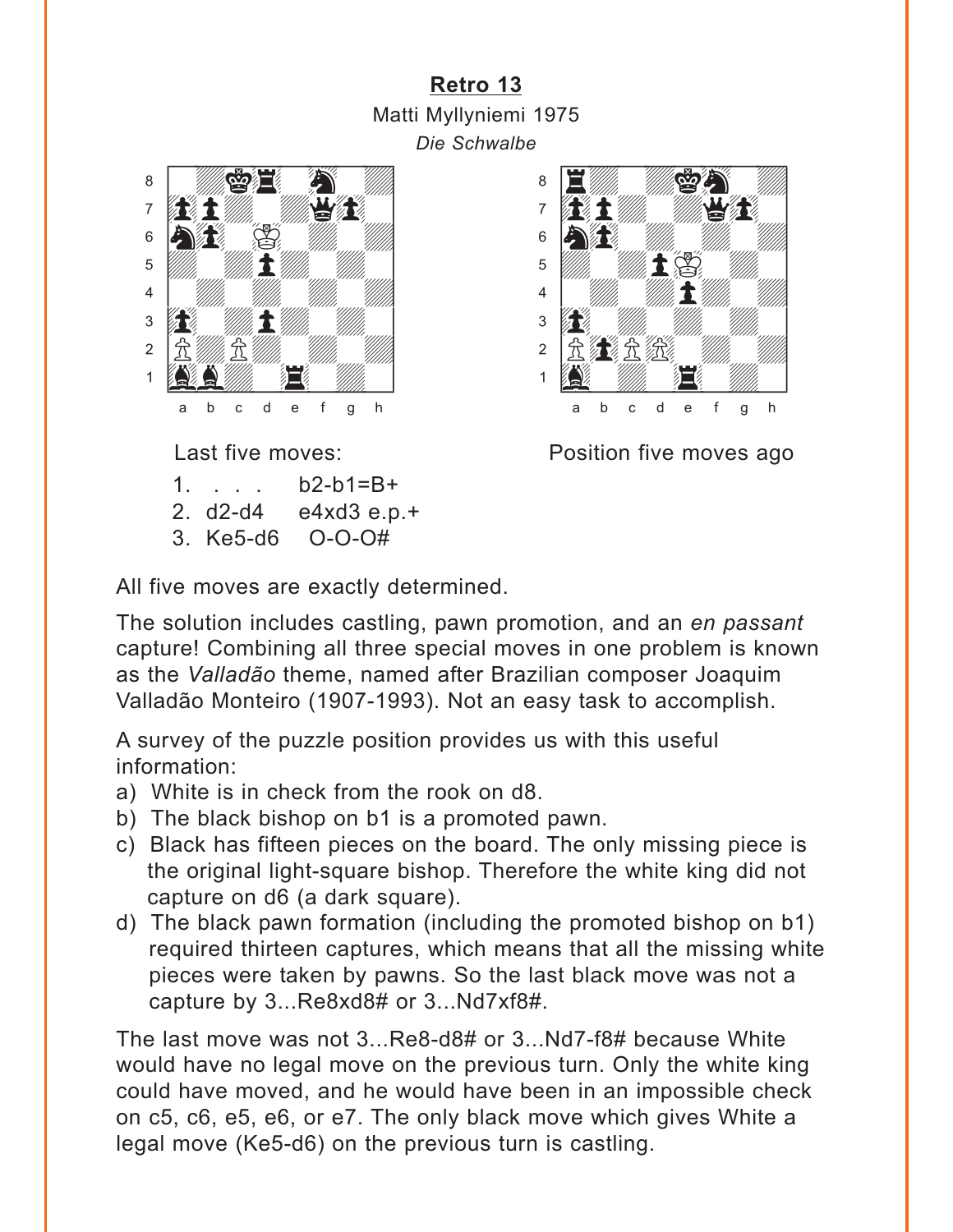<span id="page-9-0"></span>On e5, the white king is in double check from the bishop on a1 and rook on e1. This can only be explained by an *en passant* capture.

With the white king on e5, a white pawn on d2, and a black pawn on e4, White is in check from the bishop on a1. That check could only happen by the discovery ...b2-b1=B+.

Because we are going backwards from a given position, some problemists number the moves differently, or put them in reverse order. These alternate notations are equally descriptive, but they can be confusing to new solvers.

| n-2.         | $b2-b1=B+$     |
|--------------|----------------|
| n-1. d2-d4   | $e4xd3 e.p. +$ |
| n. Ke5-d6    | $O-O-O#$       |
| $-1.$        | $O-O-O#$       |
|              |                |
| $-2.$ Ke5-d6 | $e4xd3e.p.+$   |

I prefer the method used by Raymond Smullyan, showing a diagram for the position as it was previously and giving the moves in a normal forward order. This approach is the most "user-friendly".

## **[Retro 14](#page-3-0)**

Hugo August, Otto Brennert, Thomas R. Dawson, Niels Høeg, Valerian Onitiu 1924 *Skakbladet*

![](_page_9_Picture_7.jpeg)

Evidently, a real team effort.

![](_page_9_Picture_9.jpeg)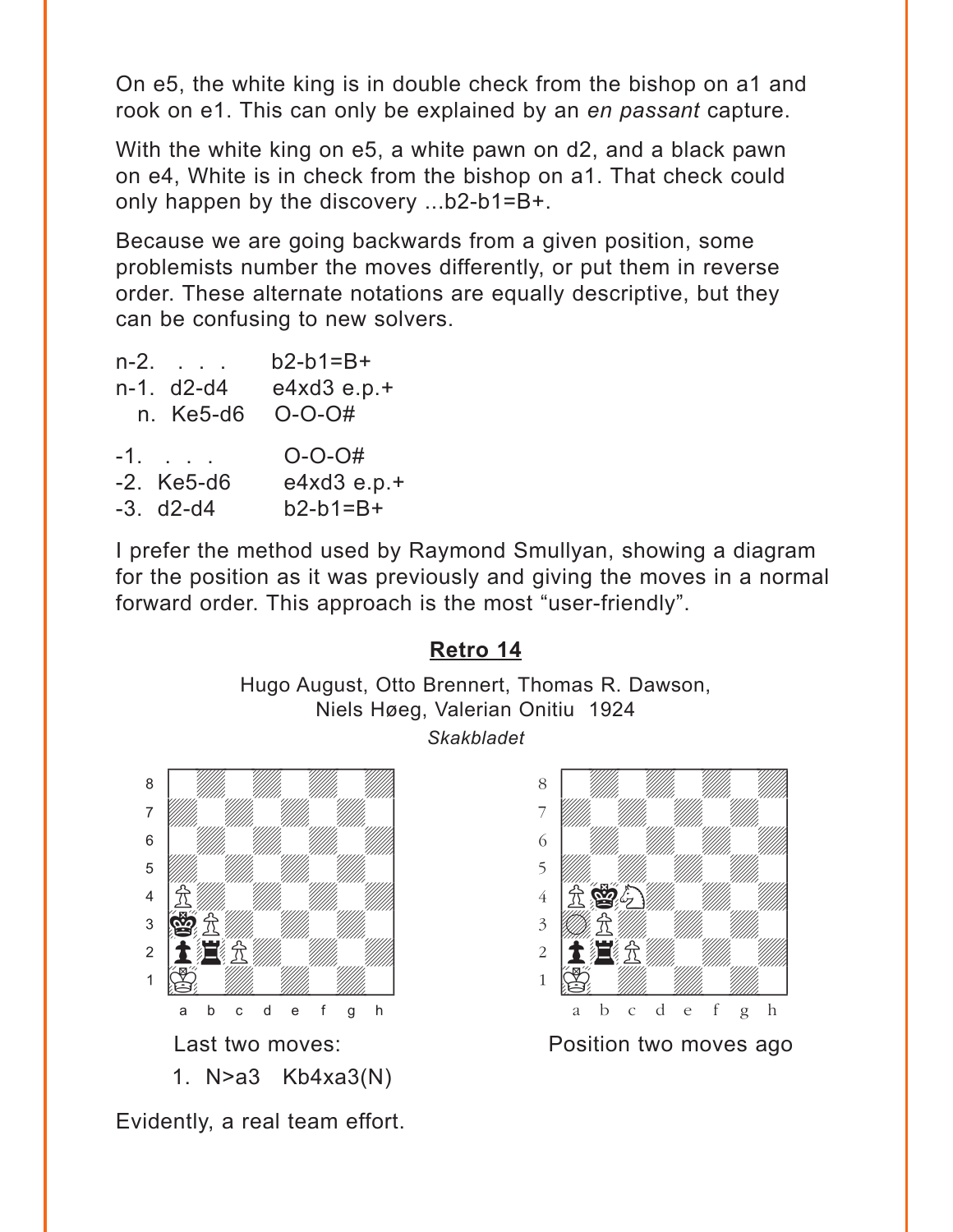<span id="page-10-0"></span>The last move was made by Black since the only possible white move would be Kb1-a1, which is illegal because the white king would be in an impossible double check on b1.

The only possible black move was ...Kb4xa3. It had to be a capture, otherwise White had no legal move on the previous turn.

The previous white move had to be by a piece that was then captured on a3. With the black king on b4, the only piece that could move to a3 is a knight, from b1, b5, or c4. That move could be a capture, or not.

![](_page_10_Figure_3.jpeg)

This move was not a capture. White's preceding move was with their king from the first rank to f2. That move was not a capture. Before then, Black's previous move was either ...Ra2-a1+ or ...a2-a1=R+.

A close examination of the puzzle position reveals the following.

- a) Black has unmoved pawns on b7, d7, e7, and g7 which means that the original black bishops were captured on c8 and f8.
- b) The bishop on f7 must be a promoted pawn. It could only have promoted on b1, which would require three captures by the missing a- or c-pawn (for example, a4xb3xa2xb1=B).
- c) The black rook on h1 must be a promoted pawn because there is no other way it could have gotten inside the white wall of pawns.
- d) To promote into a rook on a1, the missing black a- or c-pawn would require two captures (c4xb3xa2-a1=R). Promoting the missing h-pawn into a rook on f1 would also require two captures.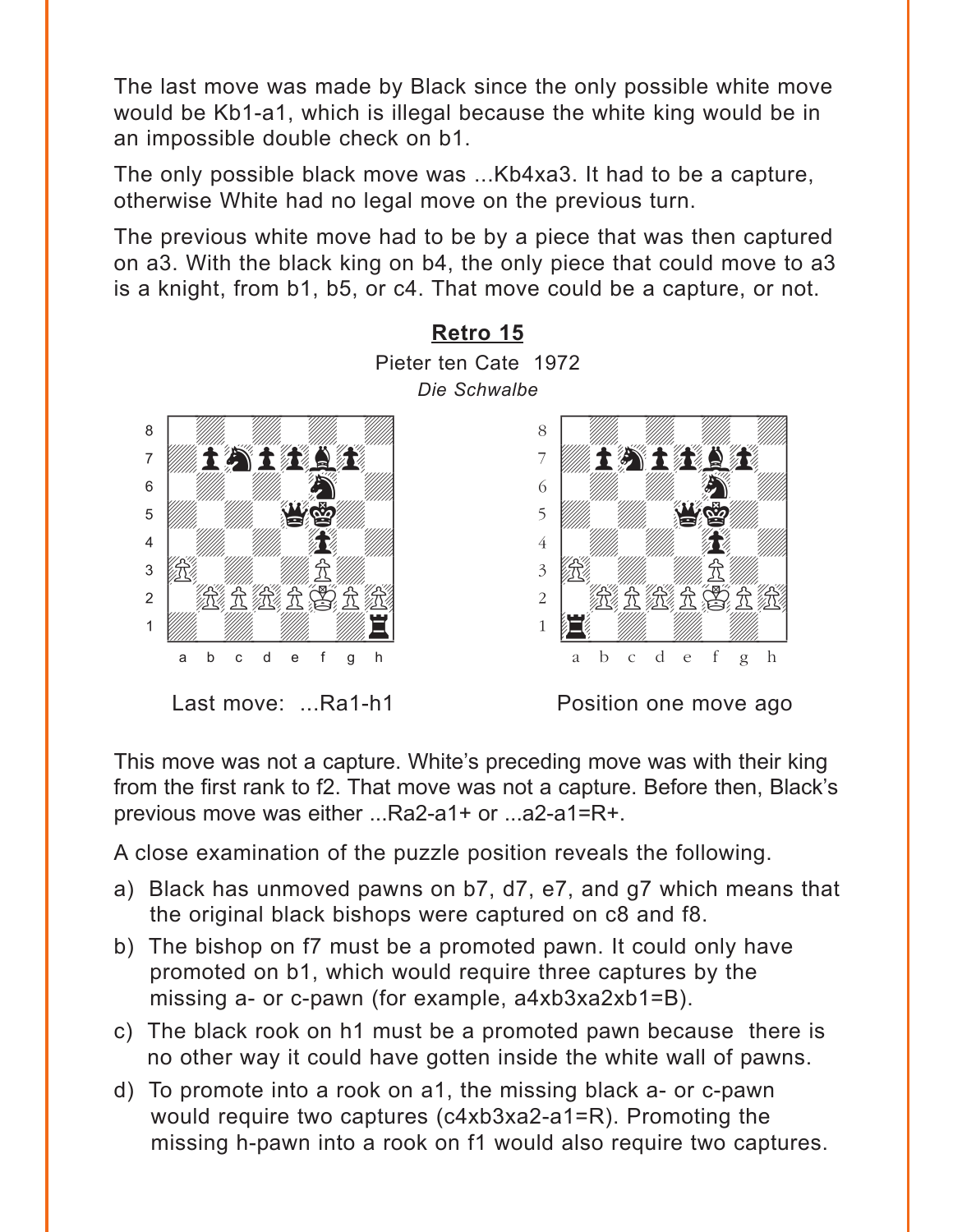- e) White has unmoved pawns on b2, d2, e2, g2 so we know that the white bishops were captured on c1 and f1 (and that they were not captured by a pawn).
- f) Besides the two bishops, White is missing five other pieces (QRRNN). These five pieces were all captured by the two black pawns which promoted earlier. So we can deduce that the last move was not a capture by Black.

#### *Proof that Black played the last move.*

If White played the last move, it had to be with the king. On e3, it would have been in an impossible double check. On g3 (and e3), it would have been in check from the pawn on f4 which could only move there by capturing from g5. But that capture is impossible since all missing white pieces were captured elsewhere. On e1, f1, or g1, the king would be in an impossible check by the black rook on h1. The last moves were not a discovered check by 1...Bg1-f2+ followed by 2.Kf1xf2(B) because the black dark-square bishop was captured on f8. Therefore, we know that White did not play the last move.

Black made the last move. It was not a capture, which means that the previous move by White was with the king. So the question becomes "Which black move would give White a legal move on the previous turn?"

The only possibility is the black rook.

While working on this puzzle, I wondered for a long time why the black knights are on the board. I finally realized that their presence eliminates the possibility of an earlier position with black Rc1 Nd1 vs. white Kf1 where the last moves were 1...Nd1-f2+ 2.Kf1xf2(N) Rc1-h1. We can conclude that there was no discovered check by Black on the move before White played Kf2.

The line 1...Ra1xc1(B)+ 2.Kf2 Rc1-h1, in which the black rook captures a bishop on c1, can also be excluded. It does not work because the bishop on c1 had to be captured earlier so that the white rook from h1 could be captured on a2 or b1 by one of the black pawns that promoted.

The only other option is that the black rook came from a1 and that the move before 2.Kf2 Ra1-h1 was either 1...Ra2-a1+ or 1...a2-a1=R+. Voilà.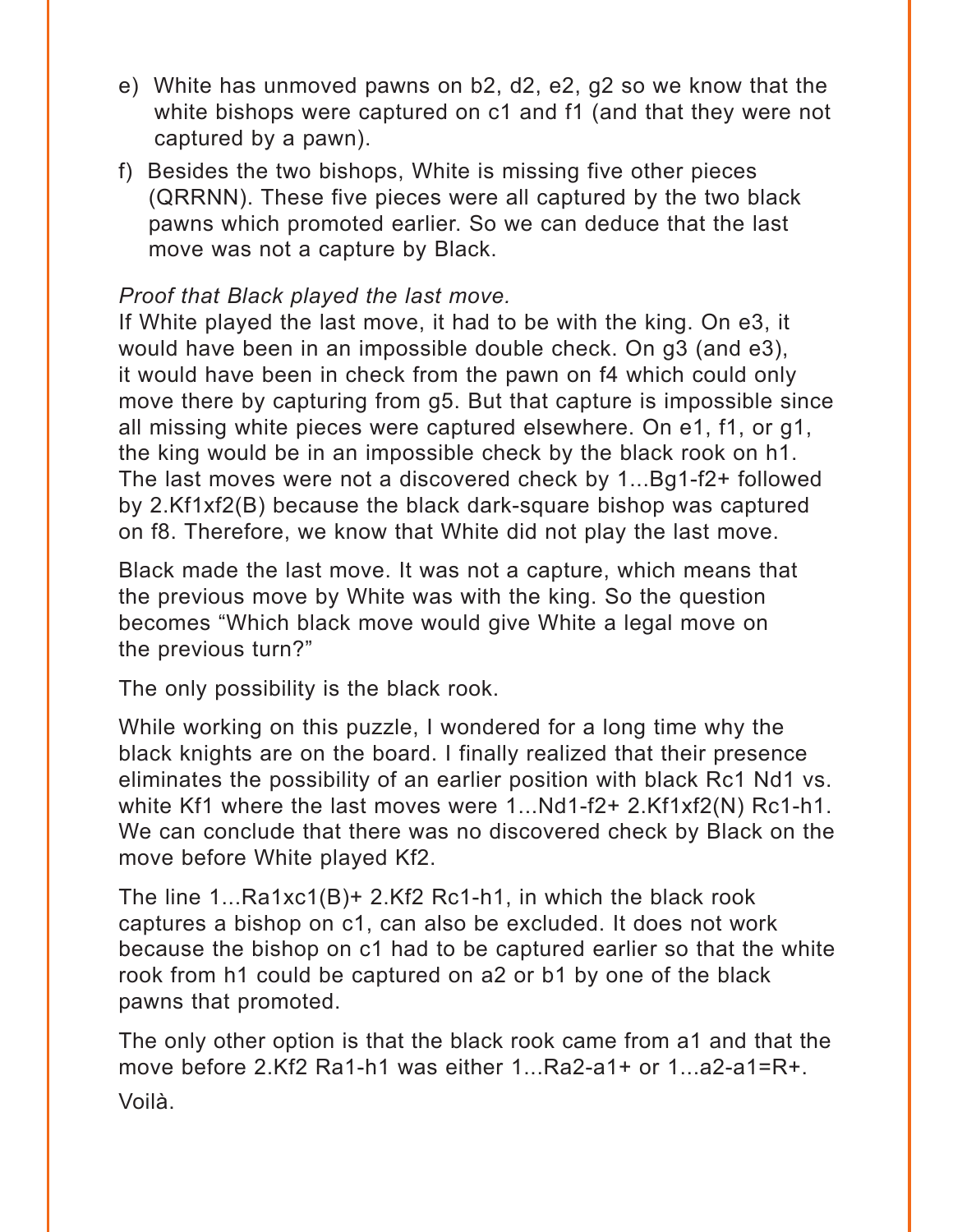## **[Retro 16](#page-4-0)**

<span id="page-12-0"></span>J. Coakley 2010 *Winning Chess Puzzles For Kids Volume 2* version *ChessCafe.com 2013*  $v$  and  $v$  and  $v$  and  $v$  and  $v$  and  $v$  and  $v$  and  $v$  and  $v$  and  $v$  and  $v$  and  $v$  and  $v$  and  $v$  and  $v$  and  $v$  and  $v$  and  $v$  and  $v$  and  $v$  and  $v$  and  $v$  and  $v$  and  $v$  and  $v$  and  $v$  and  $v$  and  $v$  a where  $\frac{1}{2000}$ 

![](_page_12_Picture_2.jpeg)

 $\delta$  and  $\delta$  and  $\delta$  and  $\delta$  and  $\delta$  $\overline{\mathbf{a}}$  and  $\overline{\mathbf{a}}$  and  $\overline{\mathbf{a}}$  $\delta$  with  $\frac{1}{2}$  $\frac{1}{2}$  $\frac{4}{3}$   $\frac{1}{3}$   $\frac{1}{3}$   $\frac{1}{3}$   $\frac{1}{3}$   $\frac{1}{3}$   $\frac{1}{3}$  $\frac{1}{\sqrt{2}}$  $\frac{1}{2}$   $\frac{1}{2}$ 1 Waa Gudden Waa Gudden (1917) a b c d e f g h

- 1. . . . Bb8>a7+
- 2. d2-d4 e4xd3+ e.p.
- 3. Ke3xd3+ g7-g5
- 4. h5xg6+ e.p. Kh6xg6

Last seven moves: Position seven moves ago

Two *en passant* captures and four vanishing pawns are the keys to unravelling this mystery.

The five moves before ...Kh6xg6 are exactly determined. Black's first move (...Bb8>a7) may or may not have been a capture.

#### *Analysis from the puzzle position.*

On h6, the black king was in double check from the rook on h1 and bishop on c1. That situation could only result from an *en passant* capture. So the last three moves had to be 3...g7-g5 4.h5xg6+ e.p. Kh6xg6.

With the black king on h6, a black pawn on g7, and a white pawn on h5, Black is in check from the bishop at c1. This check can only be explained by a discovery. It wasn't 3.Kd2>d3+ since the king would be in an impossible double check on d2. That leaves 3.Ke3>d3+.

On e3, the white king is in double check by the bishop at a7 and rook at e8. By now, it's probably obvious what happened: another *en passant* capture! 2.d2-d4 e4xd3+ e.p. 3.Ke3xd3+

One more step backward to go. With the white king on e3, a white pawn on d2, and a black pawn on e4, White is in check from the bishop at a7. The previous move had to be 1...Bb8>a7+.